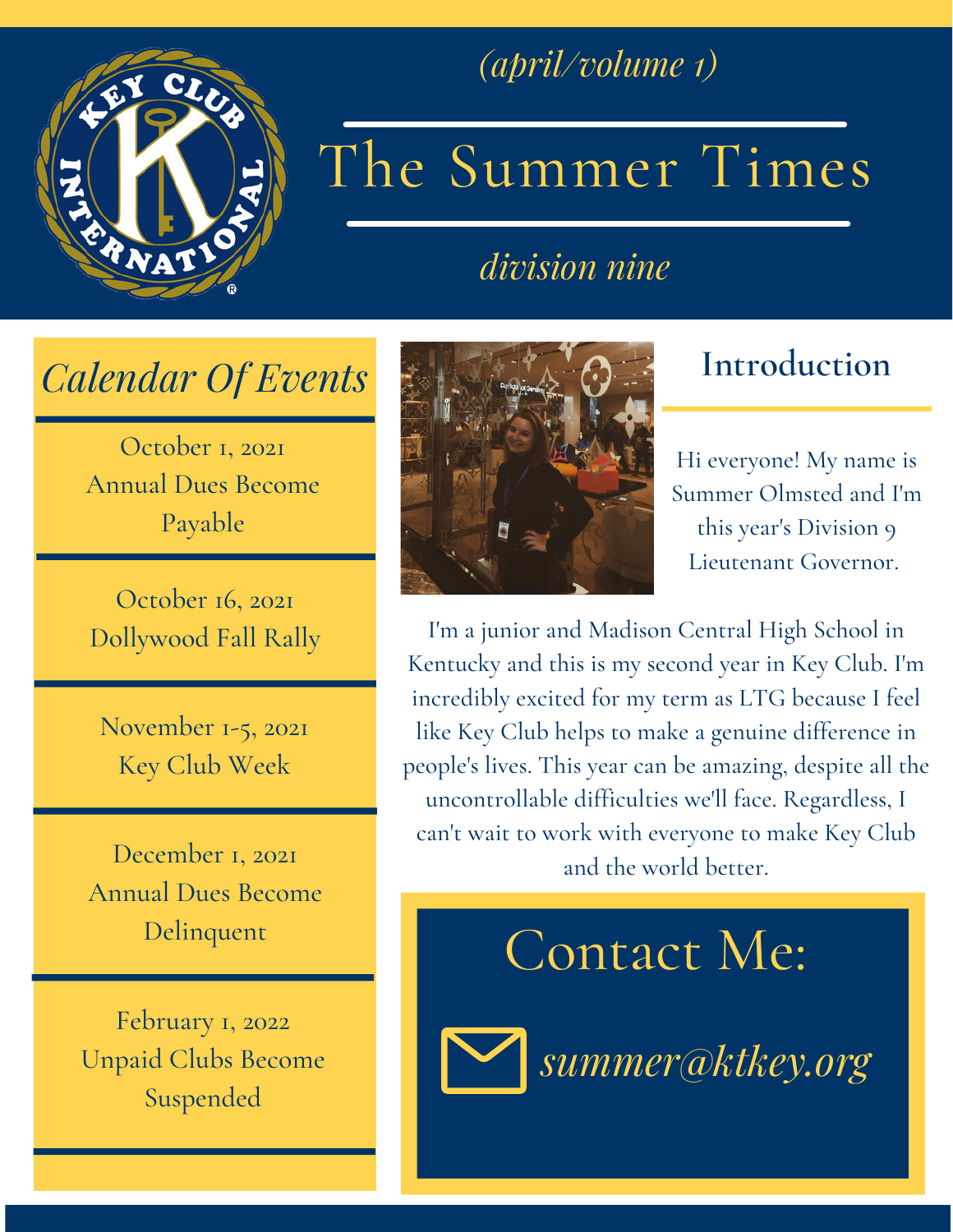### **D istri c t Co n v e n ti o n Re c a p**

As to be expected, DCON this year looked a little different than in the past. However, it certainly wasn't any less exciting. The weekend of March 19th to the 21st

was filled with great activities hosted live on *SpatialChat*. This was a program I'd never used before, but it was much more interactive than Zoom or Google Meets, and DCON was better for it. Throughout the three days we gathered in large and small groups for informative LTG-centered trainings, a service project, and even a talent show. It was certainly memorable. The weekend was thouroughly planned and even better executed. I hope to see you at the next one, be it inperson or online again!



Pictured: Old district board and new district board meeting via *SpatialChat* at DCON.

### A Successful Spring Board

Spring Board was another virtual event that went very well. I got to know both the district adults and other LTGs over the weekend of April 9th through April 11th. We began with simple icebreakers and worked our way up to being a part of 2 committees each within the group. Personally, I'm working with the Technology & Communications committee and the Reactivation committee. This means over the next months I'll be spending my time improving the ktkey website and the communications we have to Key Club members as well as working with specific clubs to reactivate them. I'm excited to work with my peers on the board on these projects and can't wait to send our updates on how everything is going.